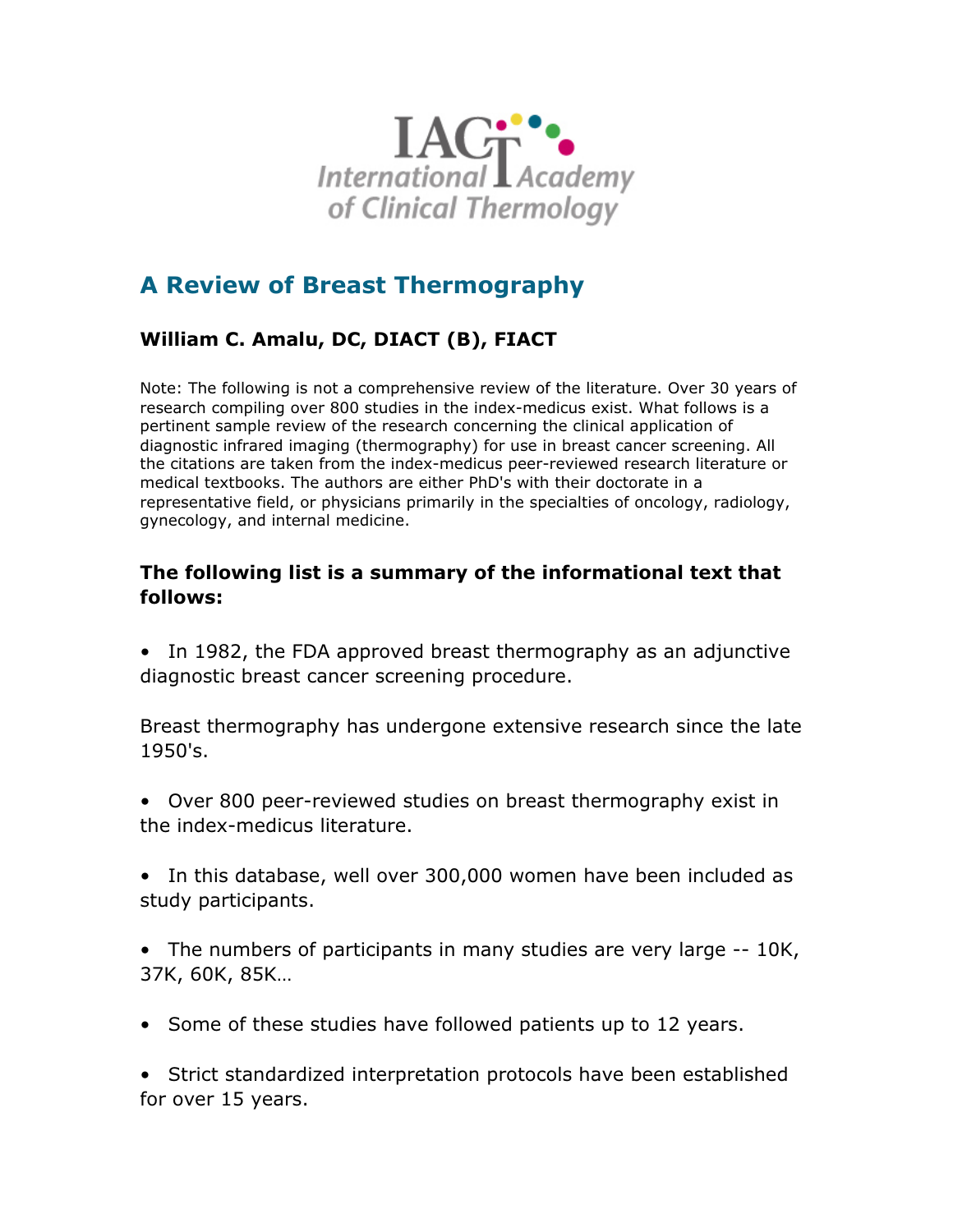• Breast thermography has an average sensitivity and specificity of 90%.

• An abnormal thermogram is 10 times more significant as a future risk indicator for breast cancer than a first order family history of the disease.

• A persistent abnormal thermogram caries with it a 22x higher risk of future breast cancer.

• An abnormal infrared image is the single most important marker of high risk for developing breast cancer.

• Breast thermography has the ability to detect the first signs that a cancer may be forming up to 10 years before any other procedure can detect it.

• Extensive clinical trials have shown that breast thermography significantly augments the long-term survival rates of its recipients by as much as 61%.

• When used as part of a multimodal approach (clinical examination + mammography + thermography) 95% of early stage cancers will be detected.

### **Introduction**

The first recorded use of thermobiological diagnostics can be found in the writings of Hippocrates around 480 B.C.[1]. A mud slurry spread over the patient was observed for areas that would dry first and was thought to indicate underlying organ pathology. Since this time, continued research and clinical observations proved that certain temperatures related to the human body were indeed indicative of normal and abnormal physiologic processes. In the 1950's, military research into infrared monitoring systems for night time troop movements ushered in a new era in thermal diagnostics. The first use of diagnostic thermography came in 1957 when R. Lawson discovered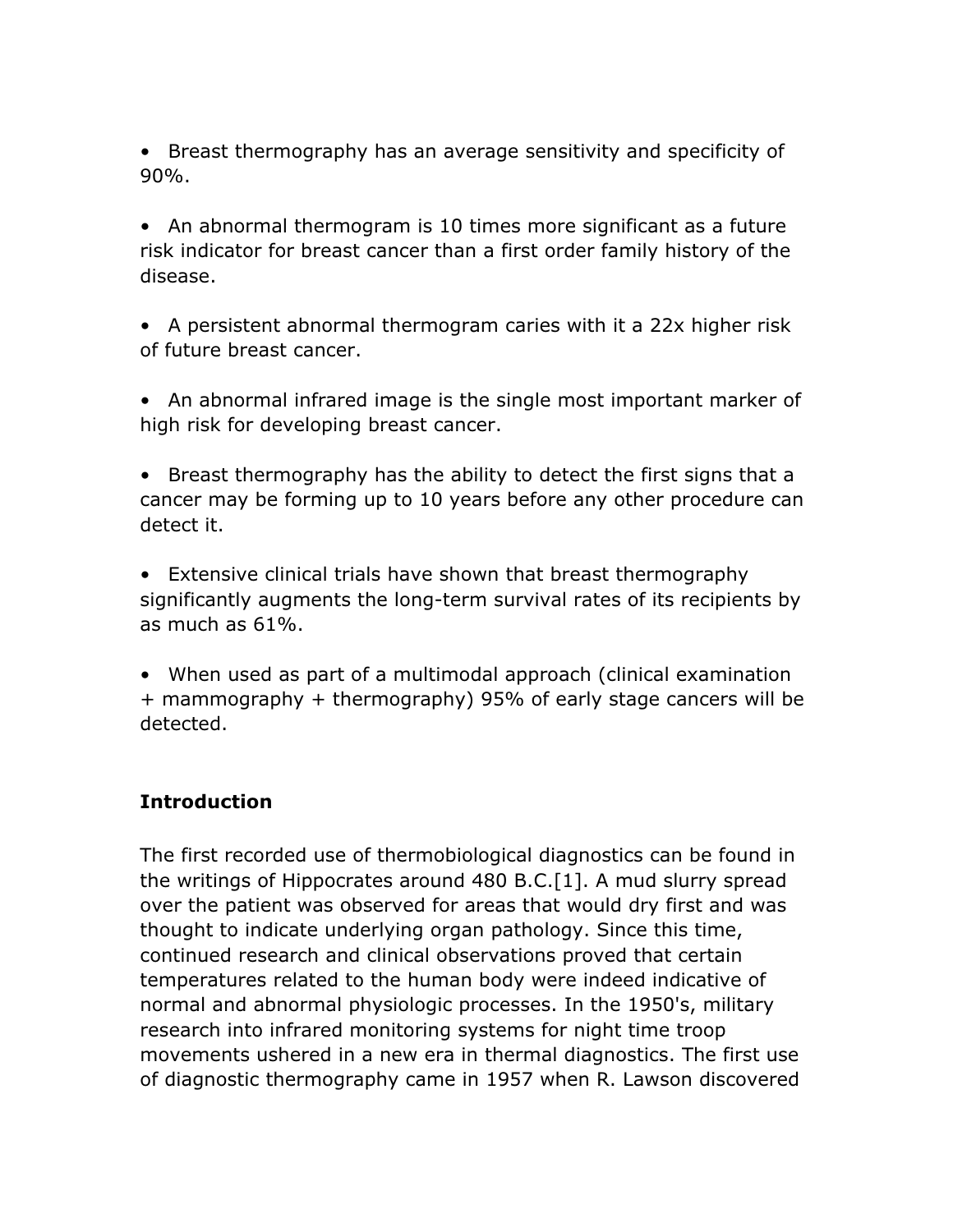that the skin temperature over a cancer in the breast was higher than that of normal tissue[2].

The Department of Health Education and Welfare released a position paper in 1972 in which the director, Thomas Tiernery, wrote, "The medical consultants indicate that thermography, in its present state of development, is beyond the experimental state as a diagnostic procedure in the following 4 areas: 1) Pathology of the female breast. 2)......". On January 29, 1982, the Food and Drug Administration published its approval and classification of thermography as an adjunctive diagnostic screening procedure for the detection of breast cancer. Since the late 1970's, numerous medical centers and independent clinics have used thermography for a variety of diagnostic purposes.

### **Fundamentals of Infrared Imaging**

**Physics** – All objects with a temperature above absolute zero (-273 K) emit infrared radiation from their surface. The Stefan-Boltzmann Law defines the relation between radiated energy and temperature by stating that the total radiation emitted by an object is directly proportional to the object's area and emissivity and the fourth power of its absolute temperature. Since the emissivity of human skin is extremely high (within 1% of that of a black body), measurements of infrared radiation emitted by the skin can be converted directly into accurate temperature values.

**Equipment Considerations** – Infrared rays are found in the electromagnetic spectrum within the wavelengths of 0.75 micron - 1mm. Human skin emits infrared radiation mainly in the 2 - 20 micron wavelength range, with an average peak at 9-10 microns[3]. State-ofthe-art infrared radiation detection systems utilize ultra-sensitive infrared cameras and sophisticated computers to detect, analyze, and produce high-resolution diagnostic images of these infrared emissions. The problems encountered with first generation infrared camera systems such as improper detector sensitivity (low-band), thermal drift, calibration, analog interface, etc. have been solved for almost two decades.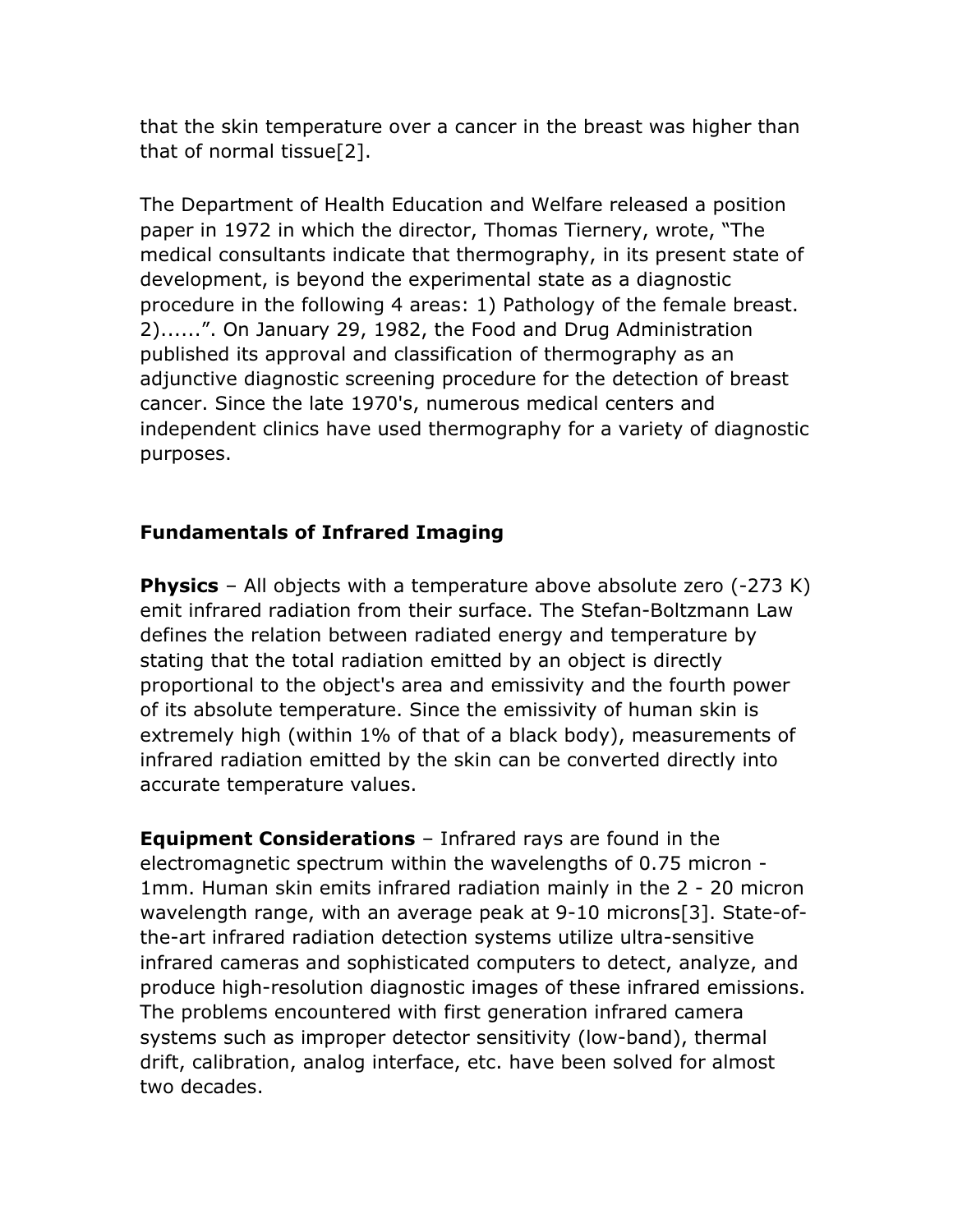**Laboratory Considerations** – Thermographic examinations must be performed in a controlled environment. The primary reason for this is the nature of human physiology. Changes from a different external (non-clinical controlled room) environment, clothing, etc. produce thermal artifacts. Refraining from sun exposure, stimulation or treatment of the breasts, and cosmetics and lotions before the exam, along with 15 minutes of nude acclimation in a florescent lit, draft and sunlight-free, temperature and humidity-controlled room maintained between 18-22 degree C, and kept to within 1 degree C of change during the examination, is necessary to produce a physiologically neutral image free from artifact.

### **Correlation Between Pathology and Infrared Imaging**

The empirical evidence that underlying breast cancer alters regional skin surface temperatures was investigated early on. In 1963, Lawson and Chughtai, two McGill University surgeons, published an elegant intra-operative study demonstrating that the increase in regional skin surface temperature associated with breast cancer was related to venous convection[4]. This early quantitative experiment added credence to previous research suggesting that infrared findings were related to both increased vascular flow and increased metabolism.

Infrared imaging of the breast may have critical prognostic significance since it may correlate with a variety of pathologic prognostic features such as tumor size, tumor grade, lymph node status and markers of tumor growth[5]. The pathologic basis for these infrared findings, however, is uncertain. One possibility is increased blood flow due to vascular proliferation (assessed by quantifying the microvascular density (MVD)) as a result of tumor associated angiogenesis. Although in one study[6], the MVD did not correlate with abnormal infrared findings. However, the imaging method used in that study consisted of contact plate technology (liquid crystal thermography (LCT)), which is not capable of modern computerized infrared analysis. Consequently, LCT does not possess the discrimination and digital processing necessary to begin to correlate histological and discrete vascular changes[7].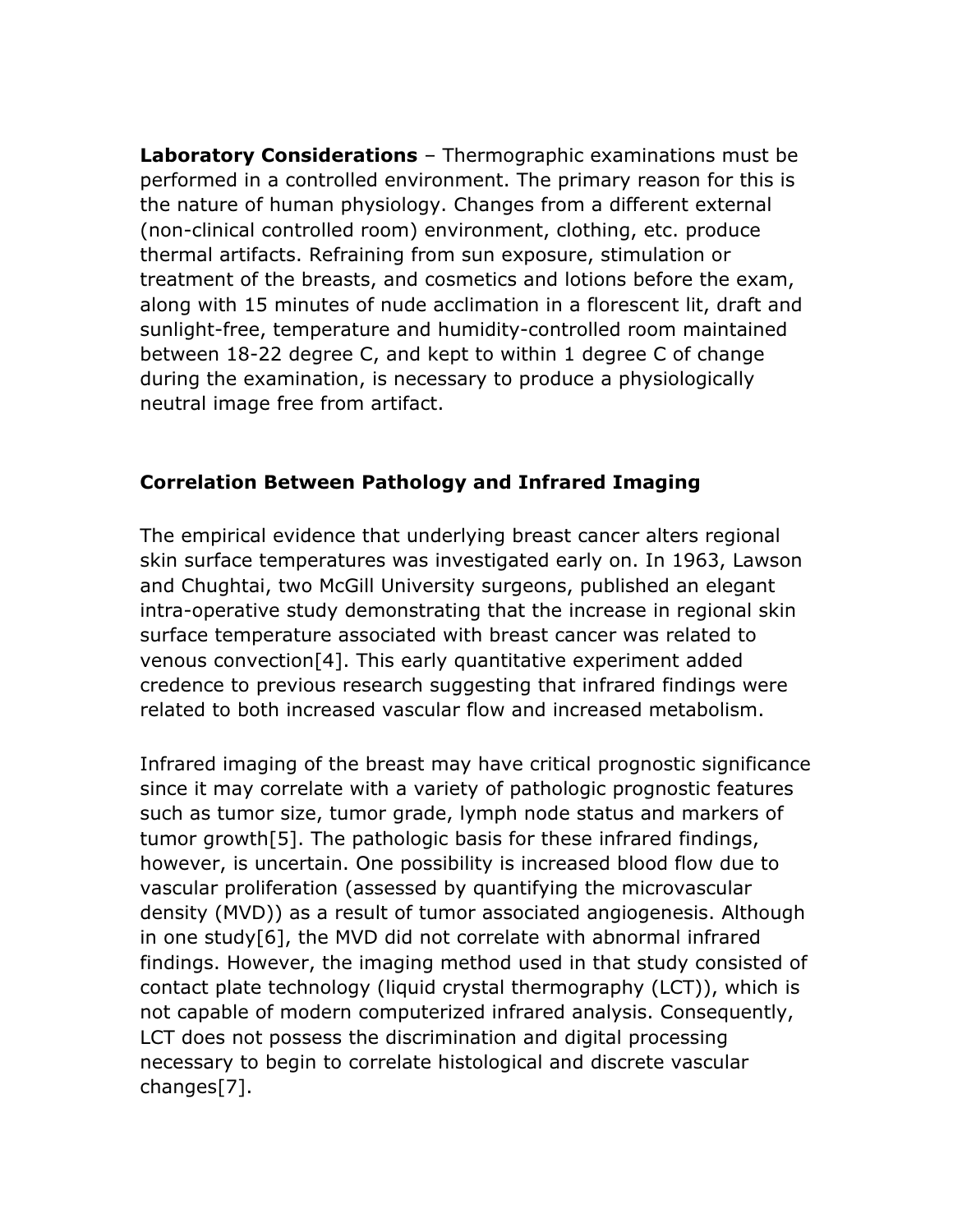In 1993, Head and Elliott reported that improved images from second generation infrared systems allowed more objective and quantitative analysis[5], and indicated that growth-rate related prognostic indicators were strongly associated with the infrared image interpretation.

In a 1994 detailed review of the potential of infrared imaging[8], Anbar suggested, using an elegant biochemical and immunological cascade, that the previous empirical observation that small tumors were capable of producing notable infrared changes could be due to enhanced perfusion over a substantial area of the breast surface via regional tumor induced nitric oxide vasodilatation. Nitric oxide is a molecule with potent vasodilating properties. It is synthesized by nitric oxide synthase (NOS), found both as a constitutive form of nitric oxide synthase (c-NOS), especially in endothelial cells, and as an inducible form of nitric oxide synthase (i-NOS), especially in macrophages[9]. NOS has been demonstrated in breast carcinoma[10] using tissue immunohistochemistry, and is associated with a high tumor grade. There have been, however, no previous studies correlating tissue NOS levels with infrared imaging. Given the correlation between infrared imaging and tumor grade, as well as NOS levels and tumor grade, it is possible that infrared findings may correlate with tumor NOS content. Future studies are planned to investigate these possible associations.

The concept of angiogenesis, as an integral part of early breast cancer, was emphasized in 1996 by Guido and Schnitt. Their observations suggested that it is an early event in the development of breast cancer and may occur before tumor cells acquire the ability to invade the surrounding stroma and even before there is morphologic evidence of an in-situ carcinoma[11]. Anti-angiogenesis therapy is now one of the most promising therapeutic strategies and has been found to be pivotal in the new paradigm for consideration of breast cancer development and treatment[12]. In 1996, in his highly reviewed textbook entitled Atlas of Mammography – New Early Signs in Breast Cancer, Gamagami studied angiogenesis by infrared imaging and reported that hypervascularity and hyperthermia could be shown in 86% of non-palpable breast cancers. He also noted that in 15% of these cases infrared imaging helped to detect cancers that were not visible on mammography[13].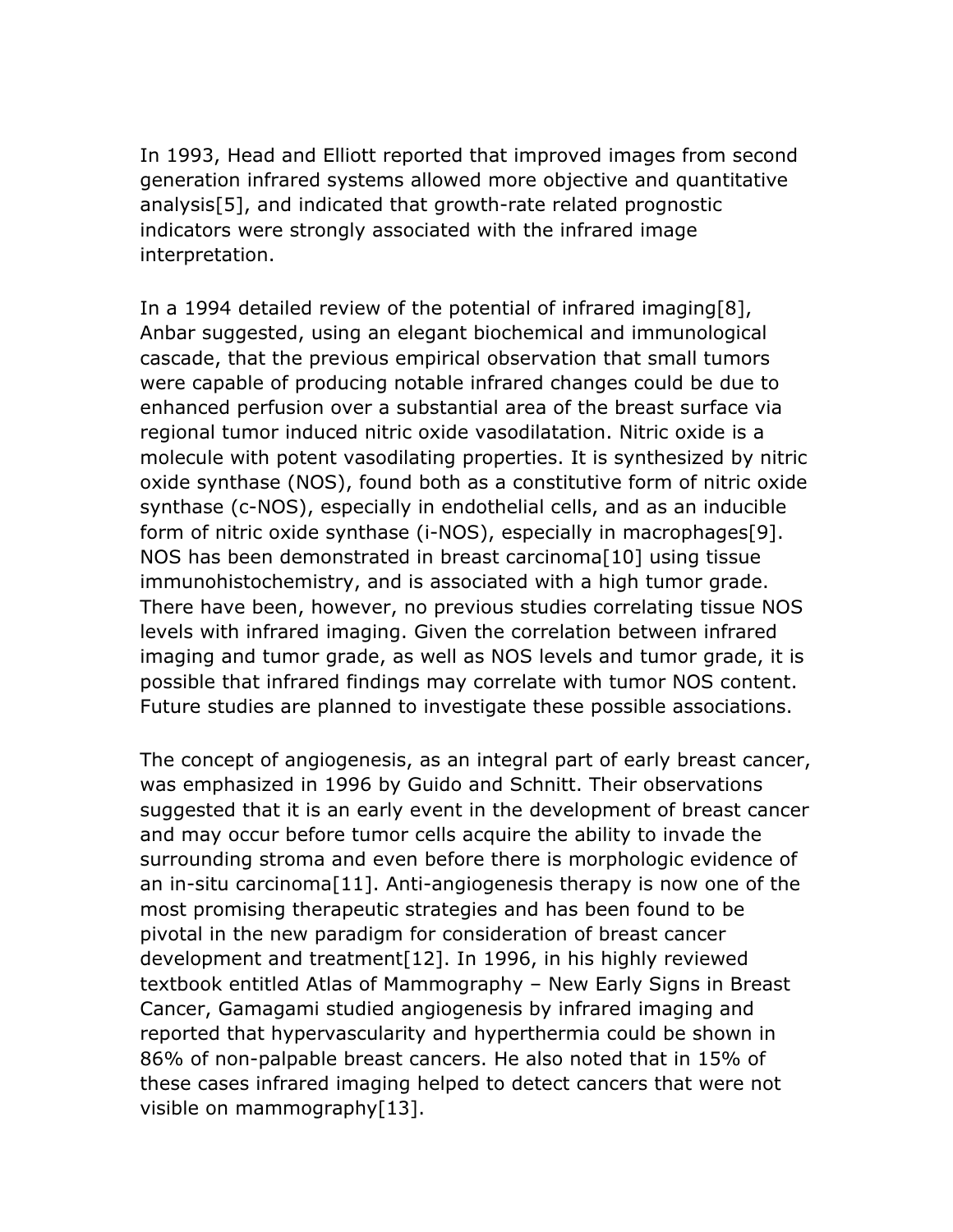The underlying principle by which thermography (infrared imaging) detects pre-cancerous growths and cancerous tumors surrounds the well documented recruitment of existing vascularity and neoangiogenesis which is necessary to maintain the increased metabolism of cellular growth and multiplication. The biomedical engineering evidence of thermography's value, both in model in-vitro and clinically in-vivo studies of various tissue growths, normal and neoplastic, has been established[14-20].

## **The Role of Infrared Imaging in the Detection of Cancer**

In order to evaluate the value of thermography, two viewpoints must be considered: first, the sensitivity of thermograms taken preoperatively in patients with known breast carcinoma, and second, the incidence of normal and abnormal thermograms in asymptomatic populations (specificity) and the presence or absence of carcinoma in each of these groups.

In 1965, Gershon-Cohen, a radiologist and researcher from the Albert Einstein Medical Center, introduced infrared imaging to the United States[21]. Using a Barnes thermograph, he reported on 4,000 cases with a sensitivity of 94% and a false-positive rate of 6%. This data was included in a review of the then current status of infrared imaging published in 1968 in CA - A Cancer Journal for Physicians[22].

In prospective studies, Hoffman first reported on thermography in a gynecologic practice. He detected 23 carcinomas in 1,924 patients (a detection rate of 12.5 per 1,000), with an 8.4% false-negative (91.6% sensitivity) and a 7.4% false-positive (92.6% specificity) rate[23].

Stark and Way screened 4,621 asymptomatic women, 35% of whom were under 35 years of age, and detected 24 cancers (detection rate of 7.6 per 1,000), with a sensitivity and specificity of 98.3% and 93.5% respectively[24].

In a mobile unit examination of rural Wisconsin, Hobbins screened 37,506 women using thermography. He reported the detection of 5.7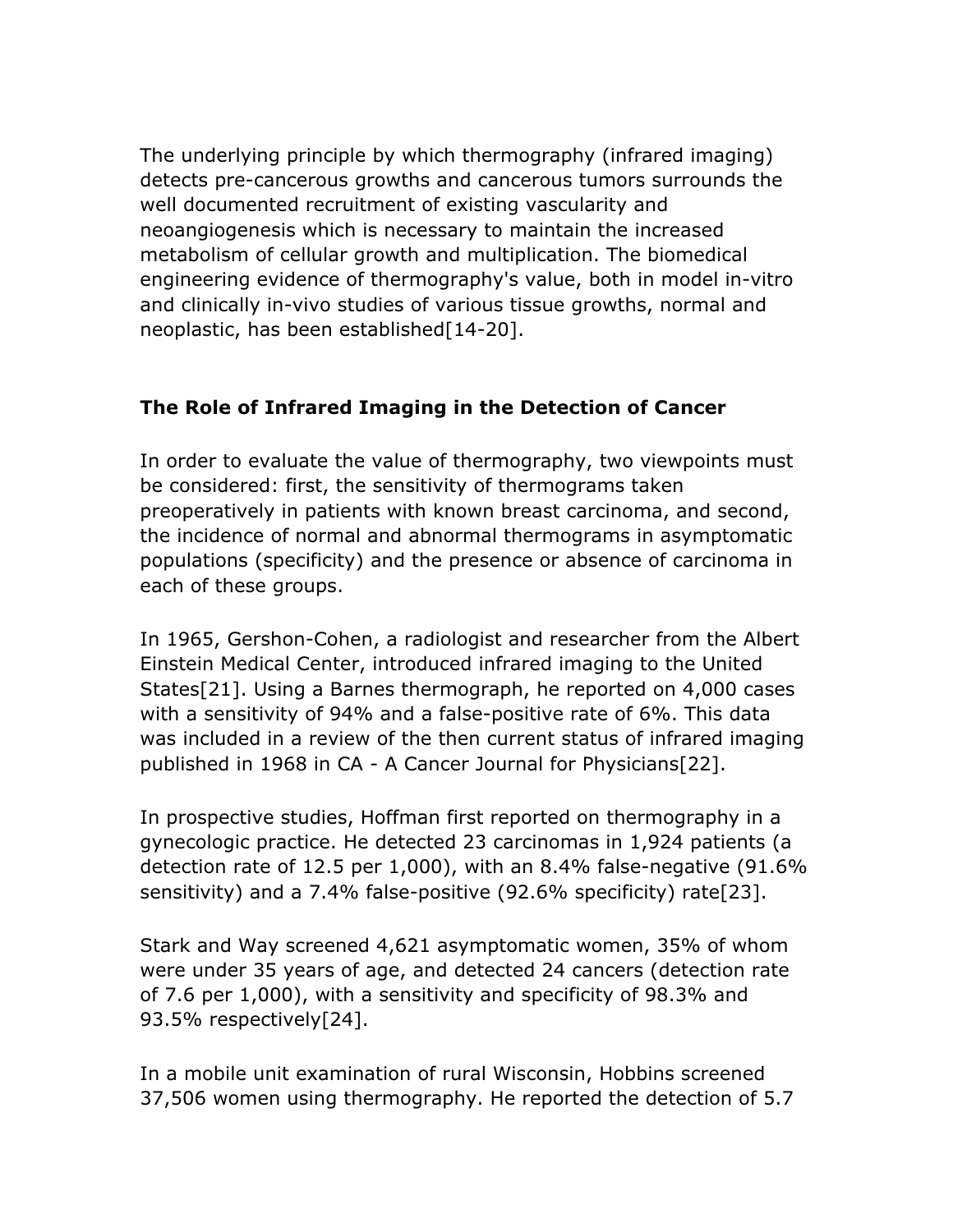cancers per 1,000 women screened with a 12% false-negative and 14% false-positive rate. His findings also corroborated with others that thermography is the sole early initial signal in 10% of breast cancers[25-26].

Reporting his Radiology division's experience with 10,000 thermographic studies done concomitantly with mammography over a 3 year period, Isard reiterated a number of important concepts including the remarkable thermal and vascular stability of the infrared image from year to year in the otherwise healthy patient and the importance of recognizing any significant change[27]. In his experience, combining these modalities increased the sensitivity rate of detection by approximately 10%; thus, underlining the complementarity of these procedures since each one did not always suspect the same lesion. It was Isard's conclusion that, had there been a preliminary selection of his group of 4,393 asymptomatic patients by infrared imaging, mammographic examination would have been restricted to the 1,028 patients with abnormal infrared imaging, or 23% of this cohort. This would have resulted in a cancer detection rate of 24.1 per 1000 combined infrared and mammographic examinations as contrasted to the expected 7 per 1000 by mammographic screening alone. He concluded that since infrared imaging is an innocuous examination, it could be utilized to focus attention upon asymptomatic women who should be examined more intensely. Isard emphasized that, like mammography and other breast imaging techniques, infrared imaging does not diagnose cancer, but merely indicates the presence of an abnormality.

Spitalier and associates screened 61,000 women using thermography over a 10 year period. The false-negative and positive rate was found to be 11% (89% sensitivity and specificity). 91% of the nonpalpable cancers (T0 rating) were detected by thermography. Of all the patients with cancer, thermography alone was the first alarm in 60% of the cases. The authors also noted that "in patients having no clinical or radiographic suspicion of malignancy, a persistently abnormal breast thermogram represents the highest known risk factor for the future development of breast cancer"[28].

Two small-scale studies by Moskowitz (150 patients)[29] and Treatt (515 patients)[30] reported on the sensitivity and reliability of infrared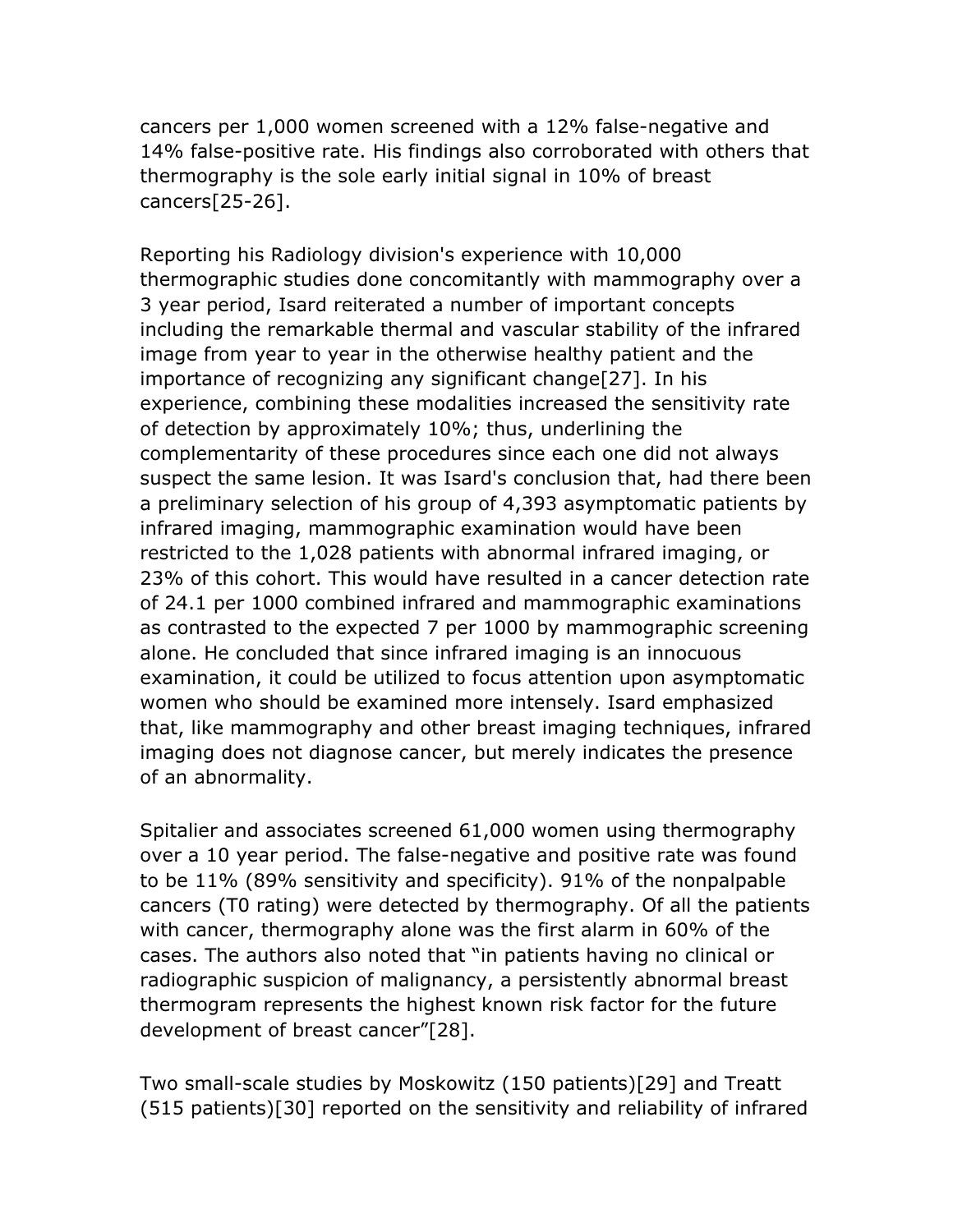imaging. Both used unknown "experts" to review the images of breast cancer patients. While Moskowitz excluded unreadable images, data from Threatt's study indicated that less than 30% of the images produced were considered good, the rest being substandard. Both of these studies produced poor results; however, this could be expected from the fact alone that both used such a small patient base. However, the greatest error in these studies is found in the methods used to analyze the images. The type of image analysis consisted of the sole use of abnormal vascular pattern recognition. At the time these studies were performed, the most recognized method of infrared image analysis used a combination of abnormal vascular patterns with a quantitative analysis of temperature variations across the breasts. Consequently, the data obtained from these studies is highly questionable. Their findings were also inconsistent with numerous previous large-scale multi-center trials. The authors suggested that for infrared imaging to be truly effective as a screening tool, there needed to be a more objective means of interpretation and proposed that this would be facilitated by computerized evaluation. This statement is interesting considering that the use of recognized quantitative and qualitative reading protocols (including computer analysis) was available at the time.

In a unique study comprising 39,802 women screened over a 3 year period, Haberman and associates used thermography and physical examination to determine if mammography was recommended. They reported an 85% sensitivity and 70% specificity for thermography. Haberman cautioned that the findings of thermographic specificity could not be extrapolated from this study as it was well documented that long term observation (8-10 years or more) is necessary to determine a true false-positive rate. The authors noted that 30% of the cancers found would not have been detected if it were not for thermography[31].

Gros and Gautherie reported on 85,000 patients screened with a resultant 90% sensitivity and 88% specificity. In order to investigate a method of increasing the sensitivity of the test, 10,834 patients were examined with the addition of a cold-challenge (two types: fan and ice water) in order to elicit an autonomic response. This form of dynamic thermography decreased the false-positive rate to 3.5% (96.5% sensitivity)[32-35].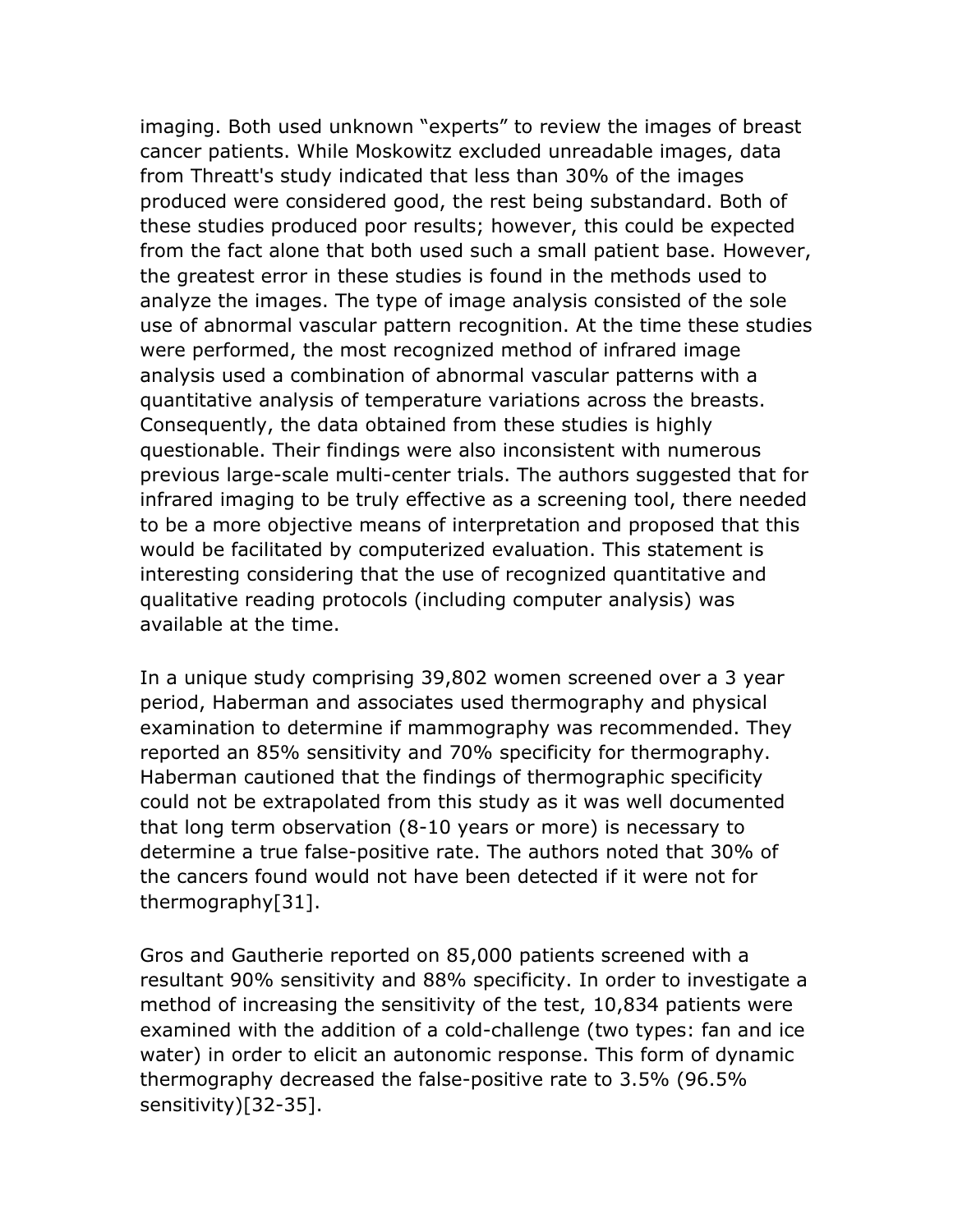In a large scale multi-center review of nearly 70,000 women screened, Jones reported a false-negative and false-positive rate of 13% ( 87% sensitivity) and 15% (85% sensitivity) respectively for thermography[36].

In a study performed in 1986, Usuki reported on the relation of thermographic findings in breast cancer diagnosis. He noted an 88% sensitivity for thermography in the detection of breast cancers[37].

In a study comparing clinical examination, mammography, and thermography in the diagnosis of breast cancer, three groups of patients were used: 4,716 patients with confirmed carcinoma, 3,305 patients with histologically diagnosed benign breast disease, and 8,757 general patients (16,778 total participants). This paper also compared clinical examination and mammography to other well known studies in the literature including the NCI-sponsored Breast Cancer Detection Demonstration Projects. In this study, clinical examination had an average sensitivity of 75% in detecting all tumors and 50% in cancers less than 2 cm in size. This rate is exceptionally good when compared to many other studies at between 35-66% sensitivity. Mammography was found to have an average 80% sensitivity and 73% specificity. Thermography had an average sensitivity of 88% (85% in tumors less than 1 cm in size) and a specificity of 85%. An abnormal thermogram was found to have a 94% predictive value. From the findings in this study, the authors suggested that "none of the techniques available for screening for breast carcinoma and evaluating patients with breast related symptoms is sufficiently accurate to be used alone. For the best results, a multimodal approach should be used"[38].

In a series of 4,000 confirmed breast cancers, Thomassin and associates observed 130 sub-clinical carcinomas ranging in diameter of 3-5 mm. Both mammography and thermography were used alone and in combination. Of the 130 cancers, 10% were detected by mammography only, 50% by thermography alone, and 40% by both techniques. Thus, there was a thermal alarm in 90% of the patients and the only sign in 50% of the cases[39].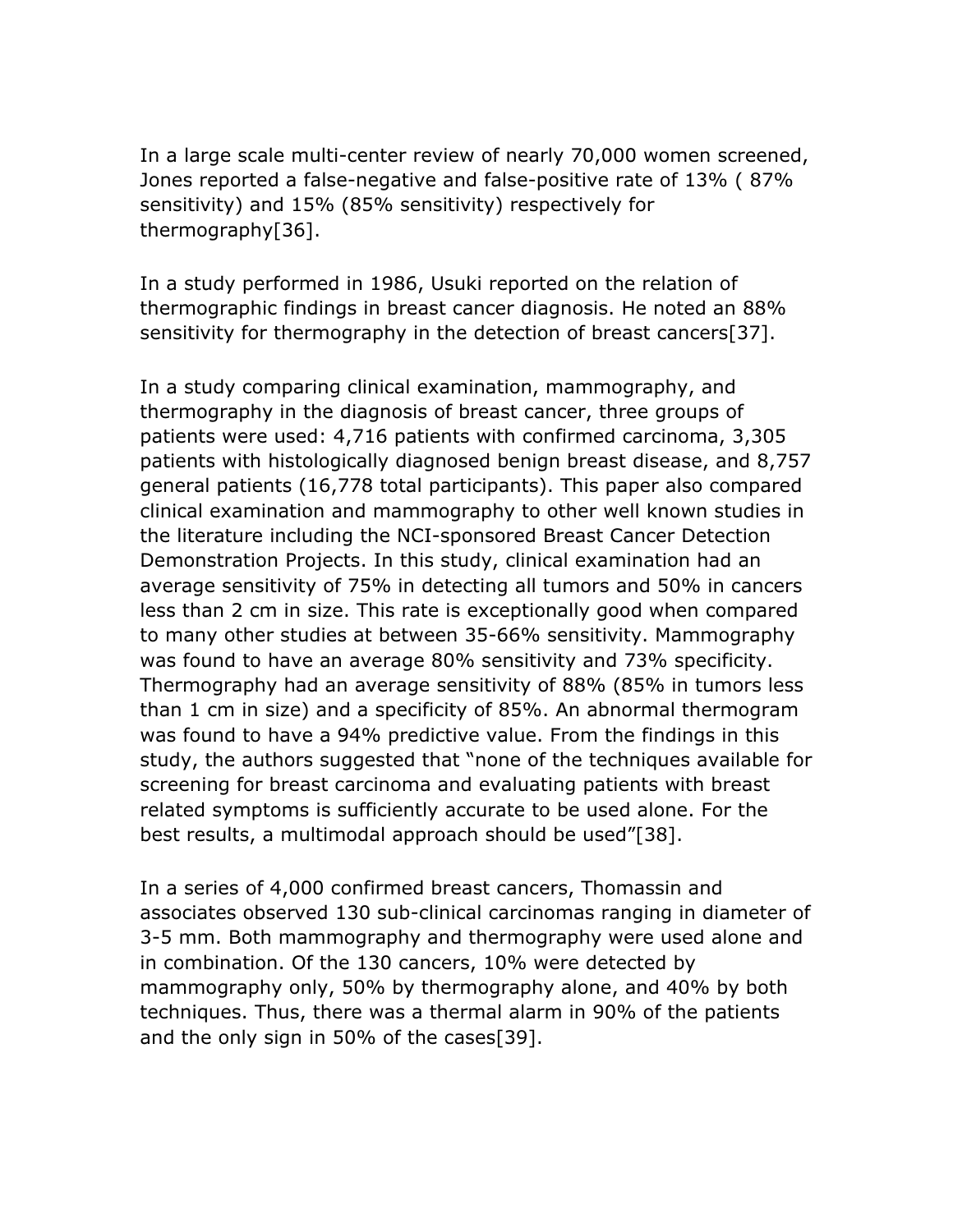In a study by Gautherie and associates, the effectiveness of thermography in terms of survival benefit was discussed. The authors analyzed the survival rates of 106 patients in whom the diagnosis of breast cancer was established as a result of the follow-up of thermographic abnormalities found on the initial examination when the breasts were apparently healthy (negative physical and mammographic findings). The control group consisted of 372 breast cancer patients. The patients in both groups were subjected to identical treatment and followed for 5 years. A 61% increase in survival was noted in the patients who were followed-up due to initial thermographic abnormalities. The authors summarized the study by stating that "the findings clearly establish that the early identification of women at high risk of breast cancer based on the objective thermal assessment of breast health results in a dramatic survival benefit"[40- 41].

In a simple review of over 15 studies from 1967–1998, breast thermography has showed an average sensitivity and specificity of 90%. With continued technological advances in infrared imaging in the past decade, some studies are showing even higher sensitivity and specificity values. However, until further large scale studies are performed, these findings remain in question.

#### **Breast Cancer Detection and Demonstration Projects**

The Breast Cancer Detection and Demonstration Project (BCDDP) is the most frequently quoted reason for the decreased use of infrared imaging. The BCDDP was a large-scale study performed from 1973 through 1979 which collected data from many centers around the United States. Three methods of breast cancer detection were studied: physical examination, mammography, and infrared imaging (breast thermography).

**Inflated Expectations** – Just before the onset of the BCDDP, two important papers appeared in the literature. In 1972, Gerald D. Dodd of the University of Texas Department of Diagnostic Radiology presented an update on infrared imaging in breast cancer diagnosis at the 7th National Cancer Conference sponsored by the National Cancer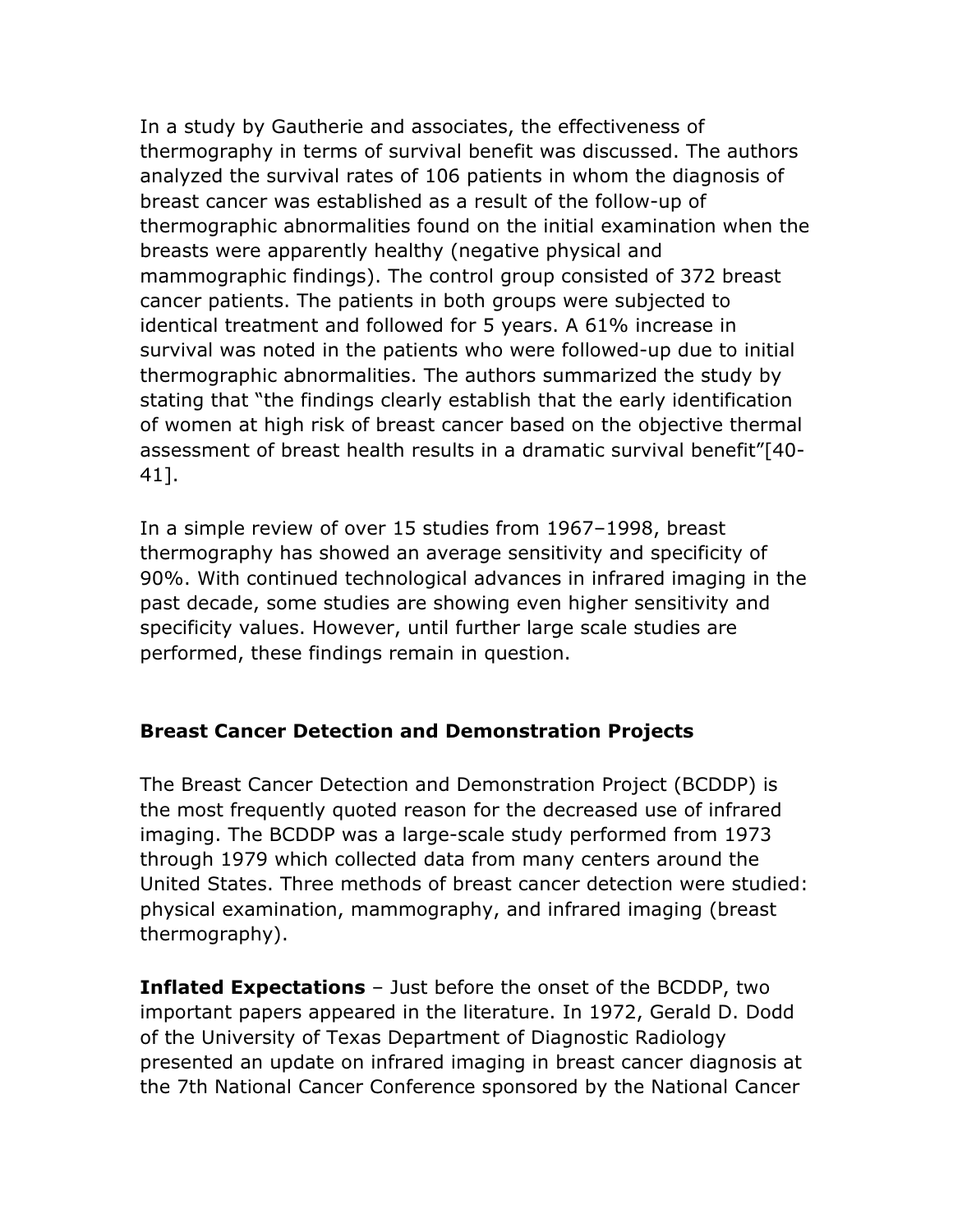Society and the National Cancer Institute[42]. In his presentation, he suggested that infrared imaging would be best employed as a screening agent for mammography. He proposed that in any general survey of the female population age 40 and over, 15 to 20% of these subjects would have positive infrared imaging and would require mammograms. Of these, approximately 5% would be recommended for biopsy. He concluded that infrared imaging would serve to eliminate 80 to 85% of the potential mammograms. Dodd also reiterated that the procedure was not competitive with mammography and, reporting the Texas Medical School's experience with infrared imaging, noted that it was capable of detecting approximately 85% of all breast cancers. Dodd's ideas would later help to fuel the premise and attitudes incorporated into the BCDDP. Three years later, J.D. Wallace presented to another Cancer Conference, sponsored by the American College of Radiology, the American Cancer Society and the Cancer Control Program of the National Cancer Institute, an update on infrared imaging of the breast[43]. The author's analysis suggested that the incidence of breast cancer detection per 1000 patients screened could increase from 2.72 when using mammography to 19 when using infrared imaging. He then underlined that infrared imaging poses no radiation burden on the patient, requires no physical contact and, being an innocuous technique, could concentrate the sought population by a significant factor selecting those patients that required further investigation. He concluded that, "the resulting infrared image contains only a small amount of information as compared to the mammogram, so that the reading of the infrared image is a substantially simpler task".

**Faulty Premise** – Unfortunately, this rather simplistic and cavalier attitude toward the generation and interpretation of infrared imaging was prevalent when it was hastily added and then prematurely dismissed from the BCDDP which was just getting underway. Exaggerated expectations led to the ill-founded premise that infrared imaging might replace mammography rather than complement it. A detailed review of the Report of the Working Group of the BCDDP, published in 1979, is essential to understand the subsequent evolution of infrared imaging[44]. The work scope of this project was issued by the NCI on the 26th of March 1973 with six objectives, the second being to determine if a negative infrared image was sufficient to preclude the use of clinical examination and mammography in the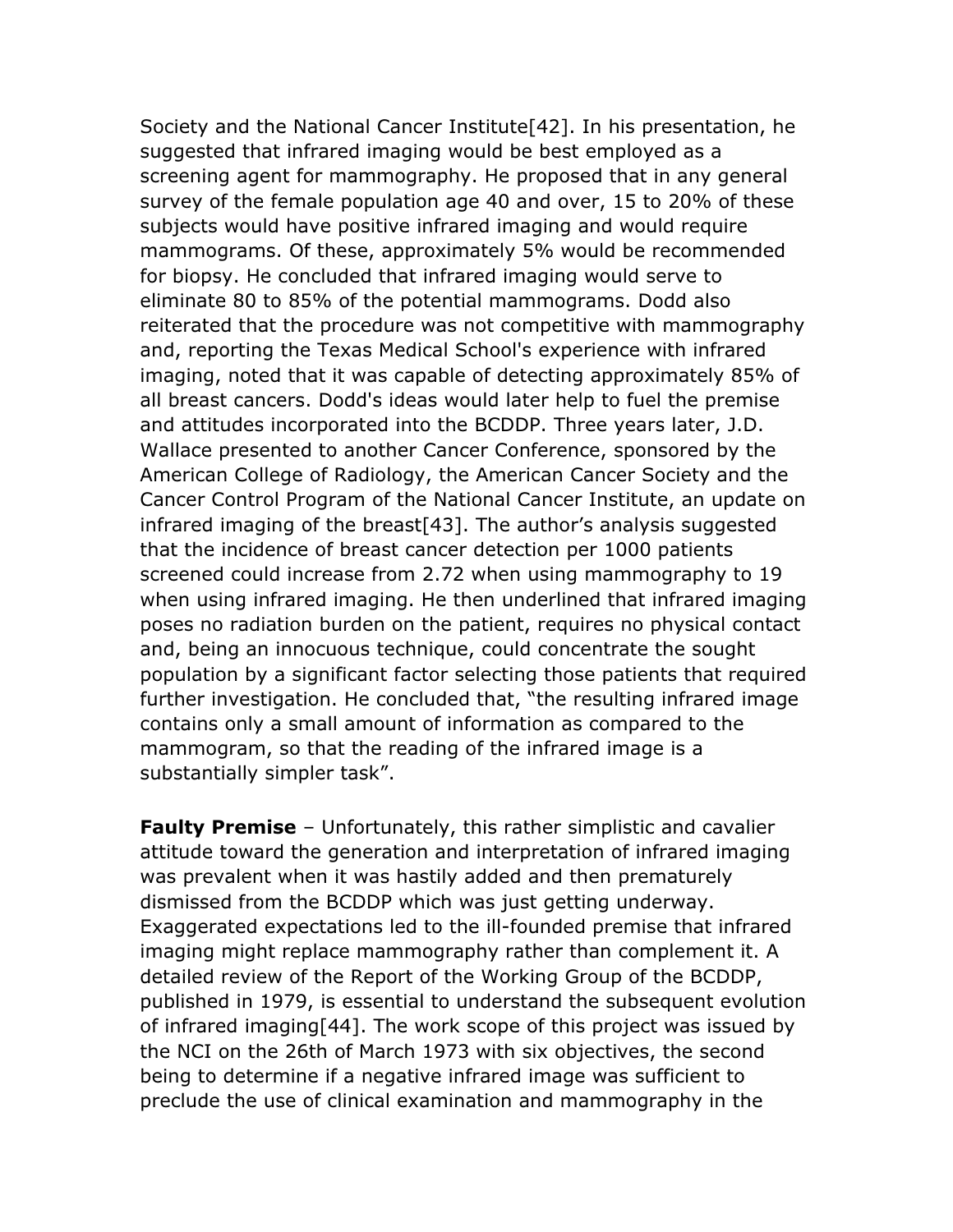detection of breast cancer. The Working Group, reporting on results of the first four years of this project, gave a short history regarding infrared imaging in breast cancer detection. They wrote that as of the sixties, there was intense interest in determining the suitability of infrared imaging for large-scale applications, and mass screening was one possibility. The need for technological improvement was recognized and the authors stated that efforts had been made to refine the technique. One of the important objectives behind these efforts had been to achieve a sufficiently high sensitivity and specificity for infrared imaging under screening conditions to make it useful as a prescreening device in selecting patients for referral for mammographic examination. It was thought that if successful, this technology would result in a relatively small proportion of women having mammography (a technique that had caused concern at that time because of the carcinogenic effects of radiation). The Working Group indicated that the sensitivity and specificity of infrared imaging readings, with clinical data emanating from inter-institutional studies, were close to the corresponding results for physical examination and mammography. They noted that these three modalities selected different sub-groups of breast cancers, and for this reason further evaluation of infrared imaging as a screening device in a controlled clinical trial was recommended.

**Poor Study Design** – While this report describes in detail the importance of quality control of mammography, the entire protocol for infrared imaging was summarized in one paragraph and simply indicated that infrared imaging was conducted by a BCDDP trained technician. The detailed extensive results from this report, consisting of over 50 tables, included only one that referred to infrared imaging showing that it had detected only 41% of the breast cancers during the first screening while the residual were either normal or unknown. There is no breakdown as far as these two latter groups were concerned. Since 28% of the first screening and 32% of the second screening were picked up by mammography alone, infrared imaging was dropped from any further evaluation and consideration. The report stated that it was impossible to determine whether abnormal infrared imaging could be predictive of interval cancers (cancers developing between screenings) since they did not collect this data. By the same token, the Working Group was unable to conclude, with their limited experience, whether the findings were related to the then available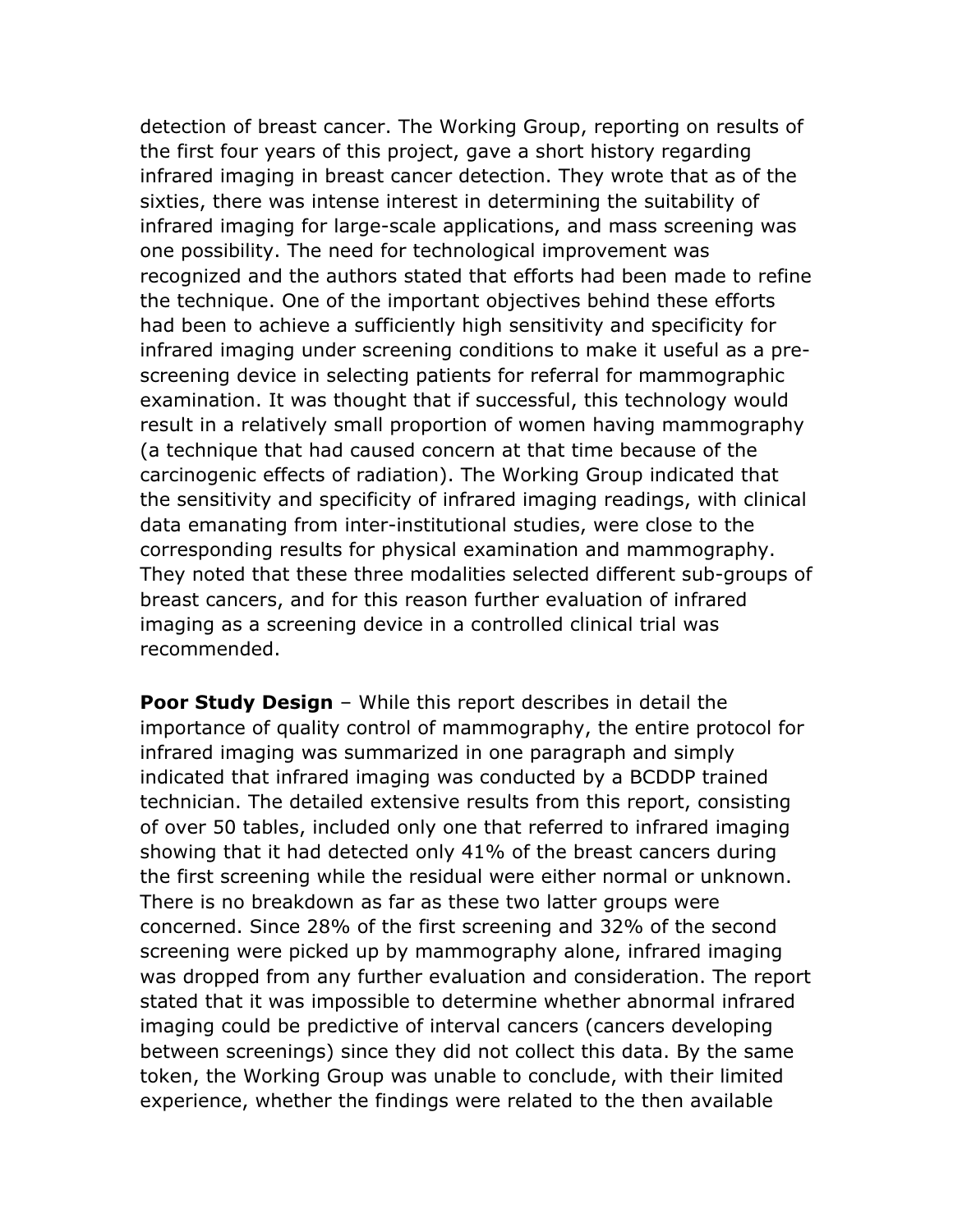technology of infrared imaging or with its application. They did, however, conclude that the decision to dismiss infrared imaging should not be taken as a determination of the future of this technique, rather that the procedure continued to be of interest because it does not entail the risk of radiation exposure. In the Working Group's final recommendation, they state that "infrared imaging does not appear to be suitable as a substitute for mammography for routine screening in the BCDDP." The report admitted that several individual programs of the BCDDP had results that were more favorable than what was reported for the BCDDP as a whole. They encouraged investment in the development and testing of infrared imaging under carefully controlled study conditions and suggested that high priority be given to these studies. They noted that a few suitable sites appeared to be available within the BCDDP participants and proposed that developmental studies should be solicited from sites with sufficient experience.

**Untrained Personnel and Protocol Violations** – JoAnn Haberman, who was a participant in this project[45], provided further insight into the relatively simplistic regard assigned to infrared imaging during this program. The author reiterated that expertise in mammography was an absolute requirement for the awarding of a contract to establish a Screening Center. However, the situation was just the opposite with regard to infrared imaging – no experience was required at all. When the 27 demonstration project centers opened their doors, only 5 had any pre-existing expertise in infrared imaging. Of the remaining screening centers, there was no experience at all in this technology. Finally, more than 18 months after the project had begun, the NCI established centers where radiologists and their technicians could obtain sufficient training in infrared imaging. Unfortunately, only 11 of the demonstration project directors considered this training of sufficient importance to send their technologists to learn proper infrared technique. The imaging sites also disregarded environmental controls. Many of the project sites were mobile imaging vans which had poor heating and cooling capabilities and often kept their doors open in the front and rear to permit an easy flow of patients. This, combined with a lack of pre-imaging patient acclimation, lead to unreadable images.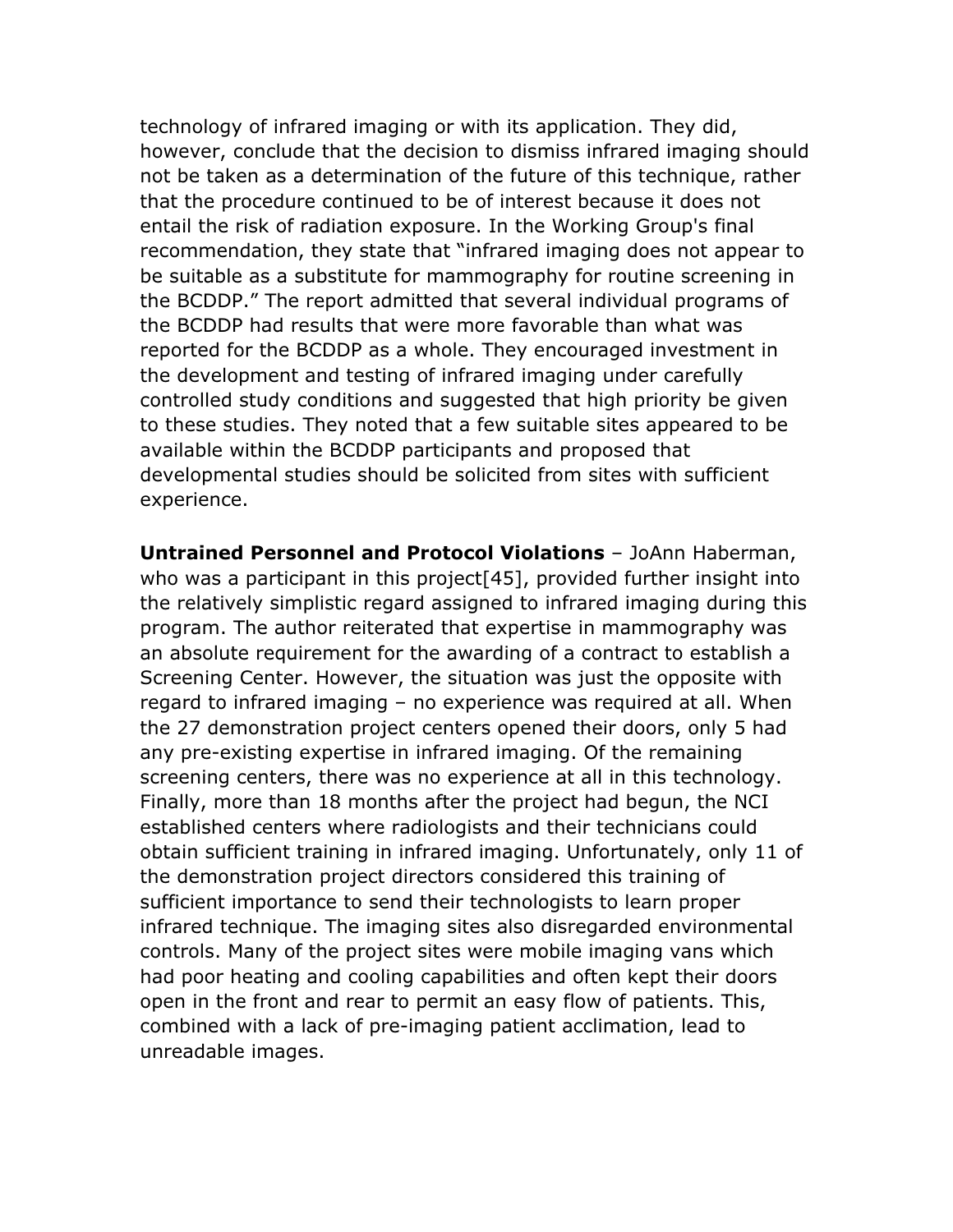In summary, with regard to thermography, the BCDDP was plagued with problems and seriously flawed in four critical areas: 1) Completely untrained technicians were used to perform the scans, 2) The study used radiologists who had no experience or knowledge in reading infrared images, 3) Proper laboratory environmental controls were completely ignored. In fact, many of the research sites were mobile trailers with extreme variations in internal temperatures, 4) No standardized reading protocol had yet been established for infrared imaging. The BCDDP was also initiated with an incorrect premise that thermography might replace mammography. From a purely scientific point, an anatomical imaging procedure (mammography) cannot be replaced by a physiological one. Last of all, and of considerable concern, was the reading of the images. It wasn't until the early 1980's that established and standardized reading protocols were introduced. Considering these facts, the BCDDP could not have properly evaluated infrared imaging. With the advent of known laboratory environmental controls, established reading protocols, and state-of-the-art infrared technology, a poorly performed 20-year-old study cannot be used to determine the appropriateness of thermography.

#### **Thermography as a Risk Indicator**

As early as 1976, at the Third International Symposium on Detection and Prevention of Cancer in New York, thermography was established by consensus as the highest risk marker for the possibility of the presence of an undetected breast cancer. It had also been shown to predict such a subsequent occurrence[46-48]. The Wisconsin Breast Cancer Detection Foundation presented a summary of its findings in this area, which has remained undisputed[49]. This, combined with other reports, has confirmed that thermography is the highest risk indicator for the future development of breast cancer and is 10 times as significant as a first order family history of the disease[50].

In a study of 10,000 women screened, Gautherie found that, when applied to asymptomatic women, thermography was very useful in assessing the risk of cancer by dividing patients into low- and high-risk categories. This was based on an objective evaluation of each patient's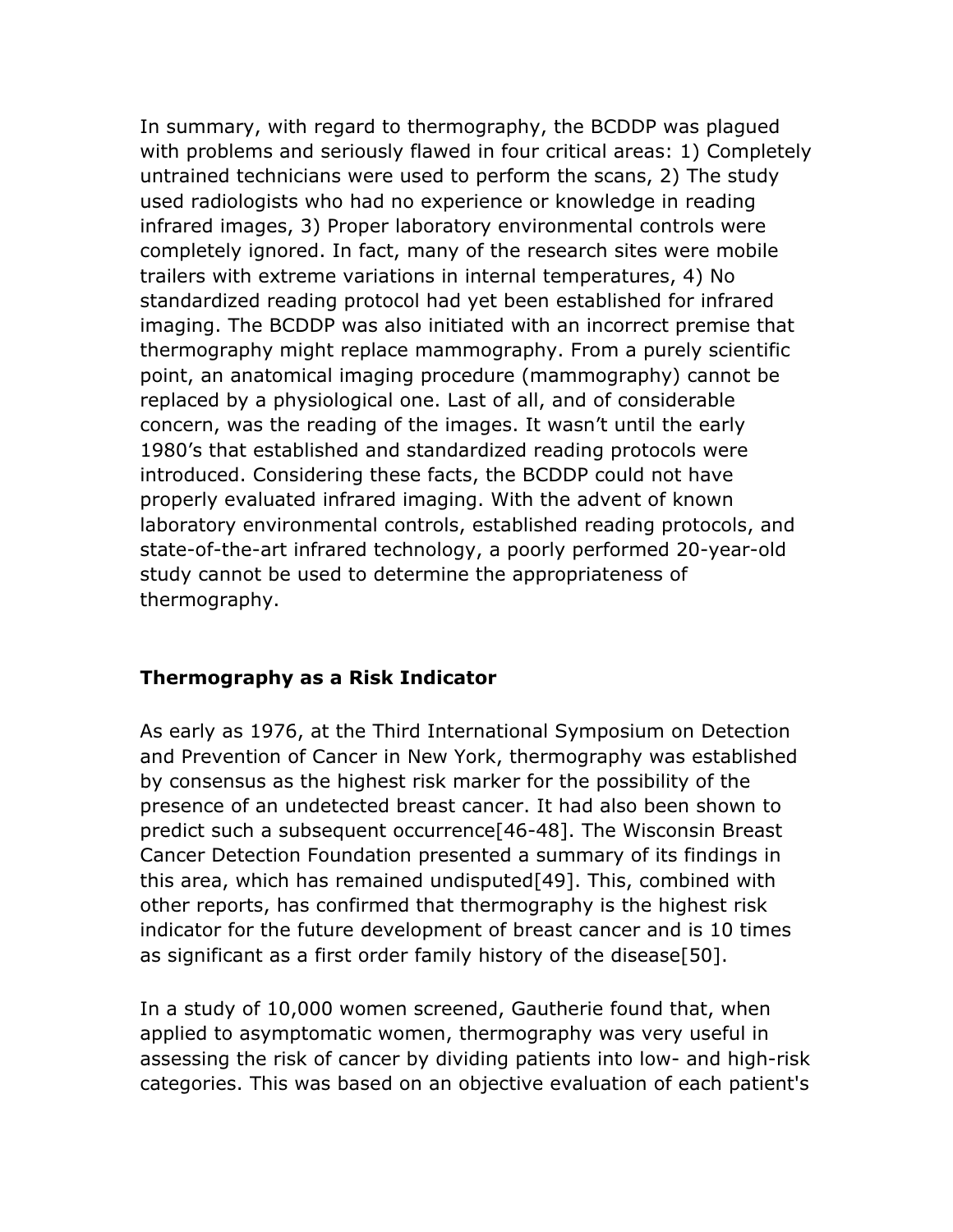thermograms using an improved reading protocol that incorporated 20 thermopathological factors[51].

From a patient base of 58,000 women screened with thermography, Gros and associates followed 1,527 patients with initially healthy breasts and abnormal thermograms for 12 years. Of this group, 40% developed malignancies within 5 years. The study concluded that "an abnormal thermogram is the single most important marker of high risk for the future development of breast cancer"[35].

Spitalier and associates followed 1,416 patients with isolated abnormal breast thermograms. It was found that a persistently abnormal thermogram, as an isolated phenomenon, is associated with an actuarial breast cancer risk of 26% at 5 years. Within this study, 165 patients with non-palpable cancers were observed. In 53% of these patients, thermography was the only test which was positive at the time of initial evaluation. It was concluded that: 1) A persistently abnormal thermogram, even in the absence of any other sign of malignancy, is associated with a high risk of developing cancer, 2) This isolated abnormal also carries with it a high risk of developing interval cancer, and as such the patient should be examined more frequently than the customary 12 months, 3) Most patients diagnosed as having minimal breast cancer have abnormal thermograms as the first warning sign[52-53].

#### **Current Status of Detection**

Current first-line breast cancer detection strategy still depends essentially on clinical examination and mammography. The limitations of the former, with its reported sensitivity rate often below 65%[54] is well-recognized, and even the proposed value of self-breast examination is now being contested[55]. While mammography is accepted as the most reliable and cost-effective imaging modality, its contribution continues to be challenged with persistent false-negative rates ranging up to 30% [56-57]; with decreasing sensitivity in patients on estrogen replacement therapy[58]. In addition, there is recent data suggesting that denser and less informative mammography images are precisely those associated with an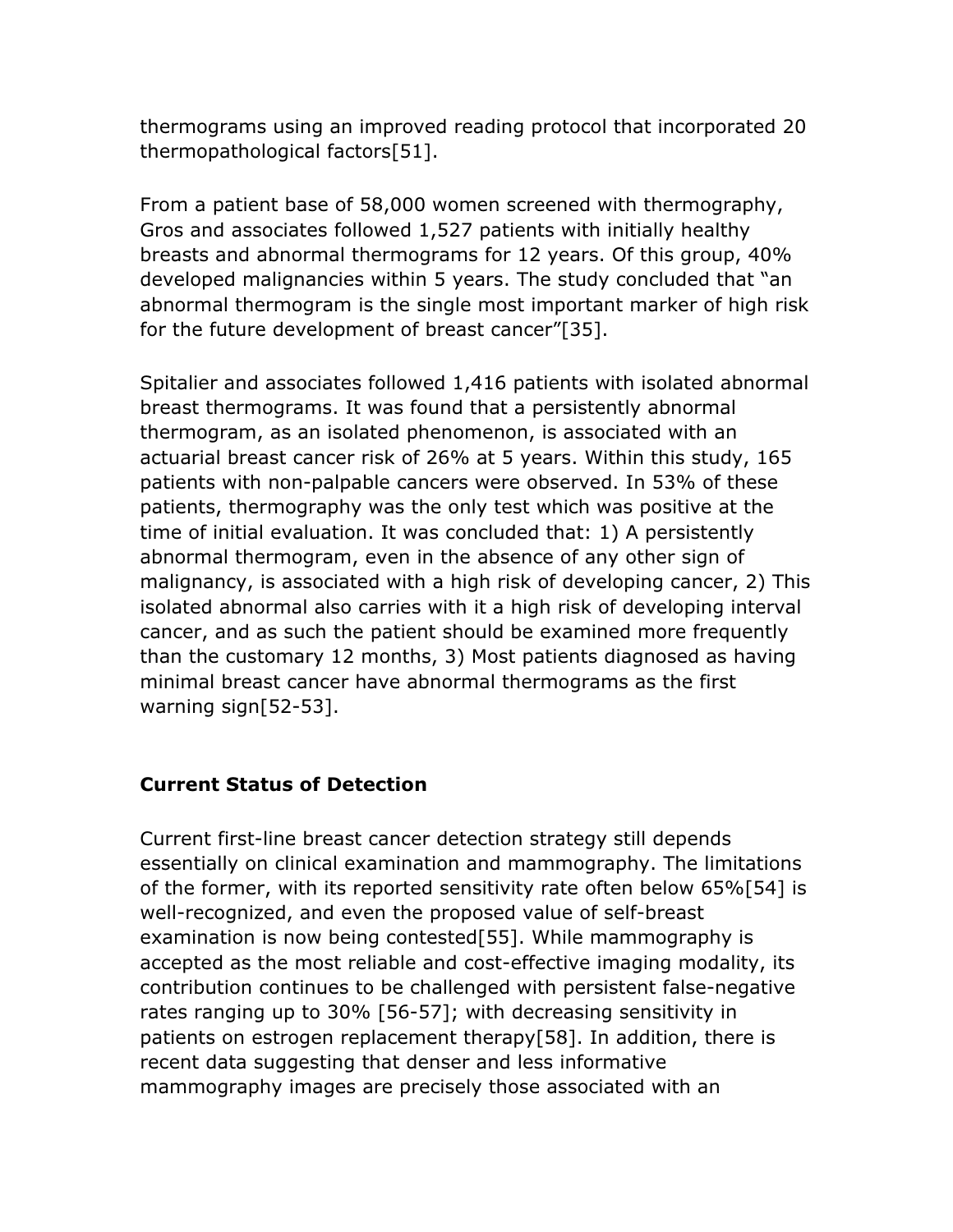increased cancer risk[59]. Echoing some of the shortcomings of the BCDDP concerning their study design and infrared imaging, Moskowitz indicated that mammography is also not a procedure to be performed by the untutored[60].

With the current emphasis on earlier detection, there is now renewed interest in the parallel development of complimentary imaging techniques that can also exploit the precocious metabolic, immunological and vascular changes associated with early tumor growth. While promising, techniques such as scintimammography[61], doppler ultrasound[62], and MRI[63], are associated with a number of disadvantages that include exam duration, limited accessibility, need of intravenous access, patient discomfort, restricted imaging area, difficult interpretation and limited availability of the technology. Like ultrasound, they are more suited to use as second-line options to pursue the already abnormal clinical or mammographic evaluation. While practical, this step-wise approach currently results in the nonrecognition, and thus delayed utilization of second-line technology in approximately 10% of established breast cancers[60]. This is consistent with study published by Keyserlingk et al<sup>[64]</sup>.

Because of thermography's unique ability to image the thermovascular aspects of the breast, extremely early warning signals (from 8-10 years before any other detection method) have been observed in longterm studies. Consequently, thermography is the earliest known indicator for the future development of breast cancer. It is for this reason that an abnormal infrared image is the single most important marker of high risk for developing breast cancer. Thus, thermography has a significant place as one of the major front-line methods of breast cancer detection.

#### **Conclusion**

The large patient populations and long survey periods in many of the above clinical studies yields a high significance to the various statistical data obtained. This is especially true for the contribution of thermography to early cancer diagnosis, as an invaluable marker of high-risk populations, and therapeutic decision making (a contribution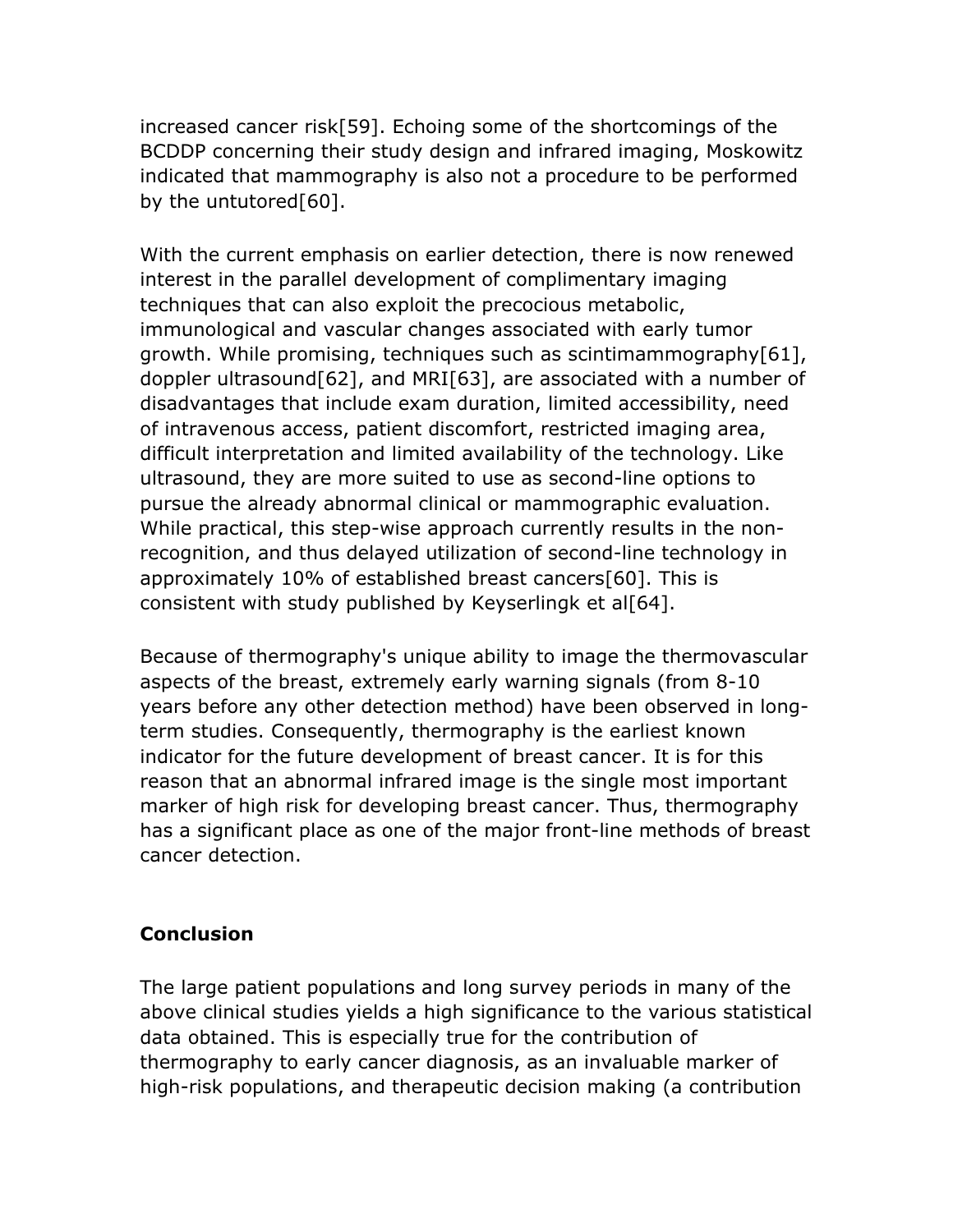that has been established and justified by the unequivocal relationship between heat production and tumor doubling time).

Currently available high-resolution digital infrared imaging (Thermography) technology benefits greatly from enhanced image production, standardized image interpretation protocols, computerized comparison and storage, and sophisticated image enhancement and analysis. Over 30 years of research and 800 peer-reviewed studies encompassing well over 300,000 women participants has demonstrated thermography's abilities in the early detection of breast cancer. Ongoing research into the thermal characteristics of breast pathologies will continue to investigate the relationships between neoangiogenesis, chemical mediators, and the neoplastic process.

It is unfortunate, but many physicians still hesitate to consider thermography as a useful tool in clinical practice in spite of the considerable research database, continued improvements in both thermographic technology and image analysis, and continued efforts on the part of the thermographic societies. This attitude may be due to the fact that the physical and biological bases of thermography are not familiar to most physicians. The other methods of cancer investigations refer directly to topics of medical teaching. For instance, radiography and ultrasonography refer to anatomy. Thermography, however, is based on thermodynamics and thermokinetics, which are unfamiliar to most physicians, though man is experiencing heat production and exchange in every situation he undergoes or creates.

Considering the contribution that thermography has demonstrated thus far in the field of early cancer detection, all possibilities should be considered for promoting further technical, biological, and clinical research in this procedure.

#### **REFERENCES**

[1] Adams, F.: The Genuine Works of Hippocrates. Baltimore: Williams and Wilkins, 1939.

[2] Lawson R.: Implications of Surface Temperatures in the Diagnosis of Breast Cancer. Can Med Assoc J 75: 309-310,1956.

[3] Archer, F., Gros, C.: Classification Thermographique des Cancers Mammaries. Bull Cancer 58:351-362, 1971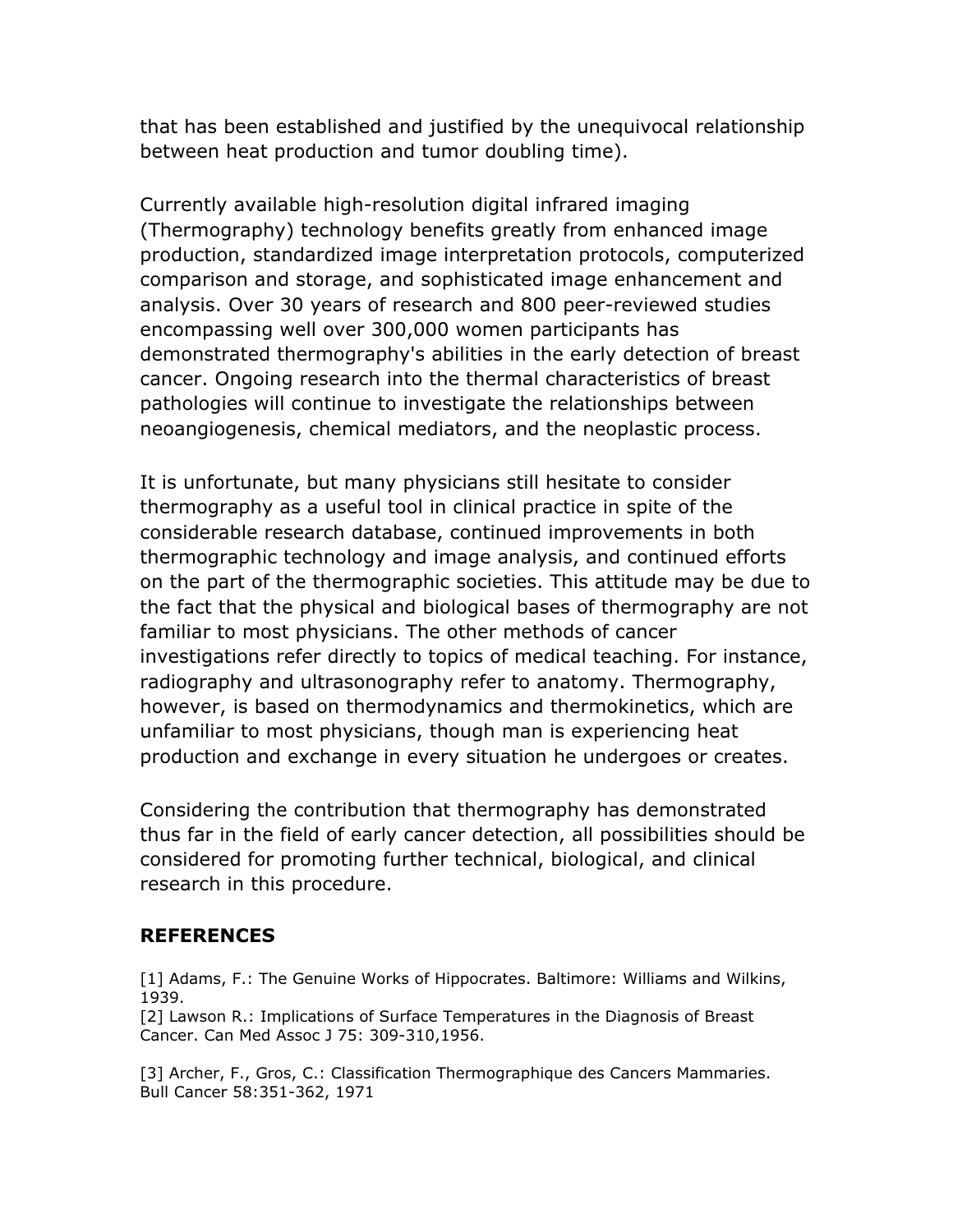[4] Lawson RN and Chughtai MS: Breast cancer and body temperatures. Can Med Assoc J 88: 68-70,1963.

[5] Head JF, Wang F, Elliott RL: Breast thermography is a noninvasive prognostic procedure that predicts tumor growth rate in breast cancer patients. Ann N Y Acad Sci 698:153-158,1993.

[6] Sterns EE, Zee B, Sen Gupta J, and Saunders FW. Thermography: Its relation to pathologic characteristics, vascularity, proliferative rate and survival of patients with invasive ductal carcinoma of the breast. Cancer 77:1324-8, 1996.

[7] Head JF, Elliott RL: Breast Thermography. Cancer 79:186-8,1995.

[8] Anbar M: Breast Cancer. In: Quantitative Dynamic Telethermometry in Medical Diagnosis and Management. CRC Press, Ann Arbor, Mich, pp.84-94, 1994.

[9] Rodenberg DA, Chaet MS, Bass RC, Arkovitz MD and Garcia BF. Nitric Oxide: An overview. Am J Surg 170:292-303,1995.

[10] Thomsen LL, Miles DW, Happerfield L, Bobrow LG, Knowles RG and Mancada S. Nitric oxide synthase activity in human breast cancer. Br J Cancer 72(1);41-4,July 1995.

[11] Guidi AJ, Schnitt SJ: Angiogenesis in pre-invasive lesions of the breast. The Breast J (2): 364-369, 1996.

[12] Love SM, Barsky SH: Breast Cancer: An interactive Paradigm. Breast J 3: 171- 5,1996.

[13] Gamagami P: Indirect signs of breast cancer: Angiogenesis study. In: Atlas of Mammography, Cambridge, Mass.,Blackwell Science pp.231-26, 1996.

[14] Love, T.: Thermography as an Indicator of Blood Perfusion. Proc NY Acad Sci J 335:429-437,1980.

[15] Chato, J.: Measurement of Thermal Properties of Growing Tumors. Proc NY Acad Sci 335:67-85,1980.

[16] Draper, J. : Skin Temperature Distribution Over Veins and Tumors. Phys Med Biol 16(4):645-654,1971

[17] Jain, R.; Gullino, P.: Thermal Characteristics of Tumors: Applications in Detection and Treatment. Ann NY Acad Sci 335:1-21,1980

[18] Gautherie, M.: Thermopathology of Breast Cancer; Measurement and Analysis of In-Vivo Temperature and Blood Flow. Ann NY Acad Sci 365:383, 1980

[19] Gautherie, M.: Thermobiological Assessment of Benign and Malignant Breast Diseases. Am J Obstet Gynecol (8)147:861-869, 1983

[20] Gamigami, P.: Atlas of Mammography: New Early Signs in Breast Cancer. Blackwell Science, 1996.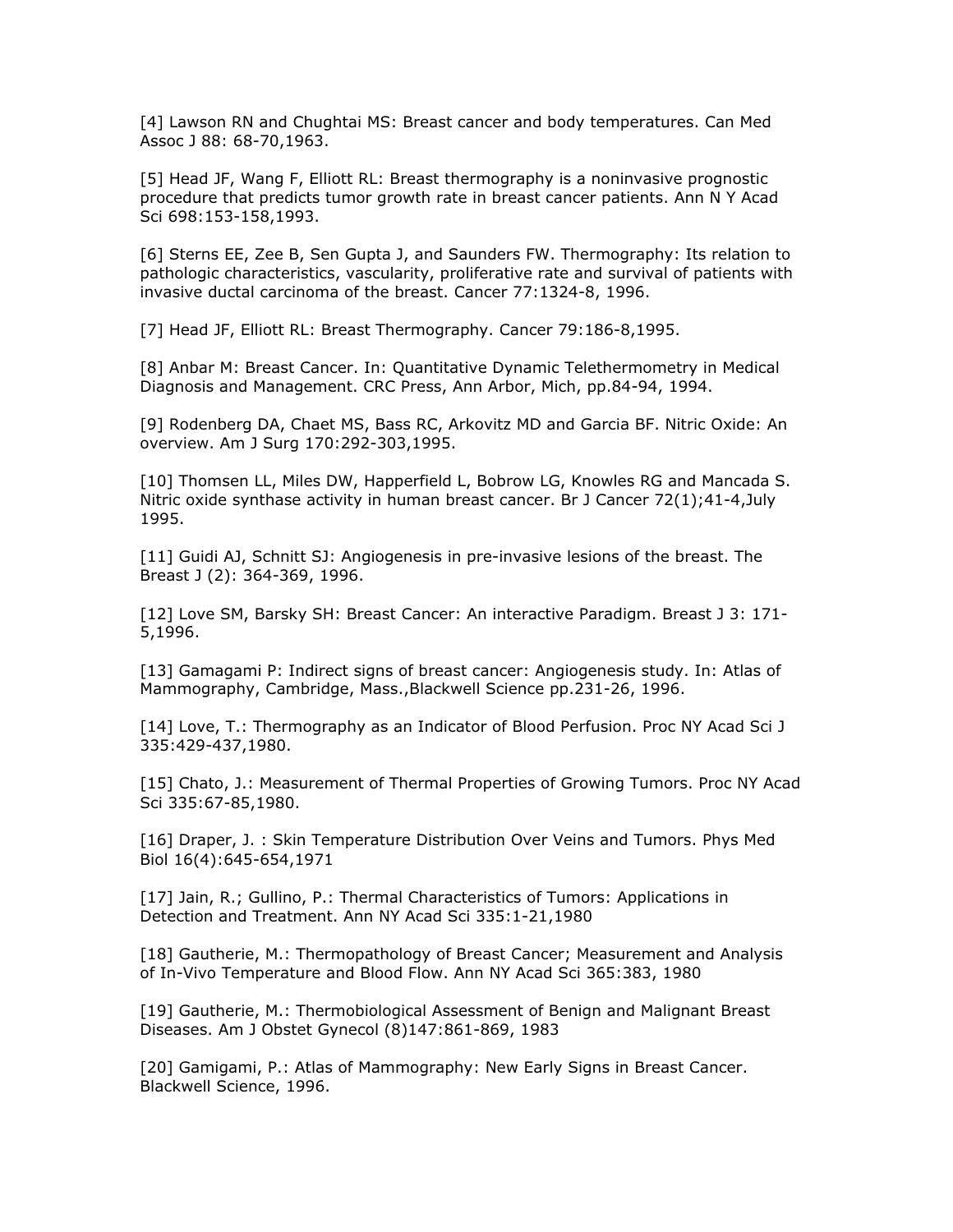[21] Gershen-Cohen J, Haberman J, Brueschke EE: Medical thermography: A summary of current status. Radiol Clin North Am 3:403-431, 1965.

[22] Haberman J: The present status of mammary thermography. In: Ca - A Cancer Journal for Clinicians 18: 314-321,1968.

[23] Hoffman, R.: Thermography in the Detection of Breast Malignancy. Am J Obstet Gynecol 98:681-686, 1967

[24] Stark, A., Way, S.: The Screening of Well Women for the Early Detection of Breast Cancer Using Clinical Examination with Thermography and Mammography. Cancer 33:1671-1679, 1974

[25] Hobbins, W.: Mass Breast Cancer Screening. Proceedings, Third International Symposium on Detection and Prevention of Breast Cancer, New York City, NY: pg. 637, 1976.

[26] Hobbins, W.: Abnormal Thermogram -- Significance in Breast Cancer. RIR 12: 337-343, 1987

[27] Isard HJ, Becker W, Shilo R et al: Breast thermography after four years and 10,000 studies. Am J Roentgenol 115: 811-821,1972.

[28] Spitalier, H., Giraud, D., et al: Does Infrared Thermography Truly Have a Role in Present-Day Breast Cancer Management? Biomedical Thermology, Alan R. Liss New York, NY. pp. 269-278, 1982

[29] Moskowitz M, Milbrath J, Gartside P et al: Lack of efficacy of thermography as a screening tool for minimal and Stage I Breast Cancer. N Engl J Med 295; 249- 252,1976.

[30] Threatt B, Norbeck JM, Ullman NS, et al: Thermography and breast cancer: an analysis of a blind reading. Annals N Y Acad Sci 335: 501-519,1980.

[31] Haberman, J., Francis, J., Love, T.: Screening a Rural Population for Breast Cancer Using Thermography and Physical Examination Techniques. Ann NY Acad Sci 335:492-500,1980

[32] Sciarra, J.: Breast Cancer: Strategies for Early Detection. Thermal Assessment of Breast Health. (Proceedings of the International Conference on Thermal Assessment of Breast Health). MTP Press LTD. pp. 117-129, 1983.

[33] Gautherie, M.: Thermobiological Assessment of Benign and Malignant Breast Diseases. Am J Obstet Gynecol (8)147:861-869, 1983.

[34] Louis, K., Walter, J., Gautherie, M.: Long-Term Assessment of Breast Cancer Risk by Thermal Imaging. Biomedical Thermology. Alan R. Liss Inc. pp.279-301, 1982.

[35] Gros, C., Gautherie, M.: Breast Thermography and Cancer Risk Prediction. Cancer 45:51-56, 1980

[36] Jones CH: Thermography of the Female Breast. In: C.A. Parsons (Ed) Diagnosis of Breast Disease, University Park Press, Baltimore, pp. 214-234,1983.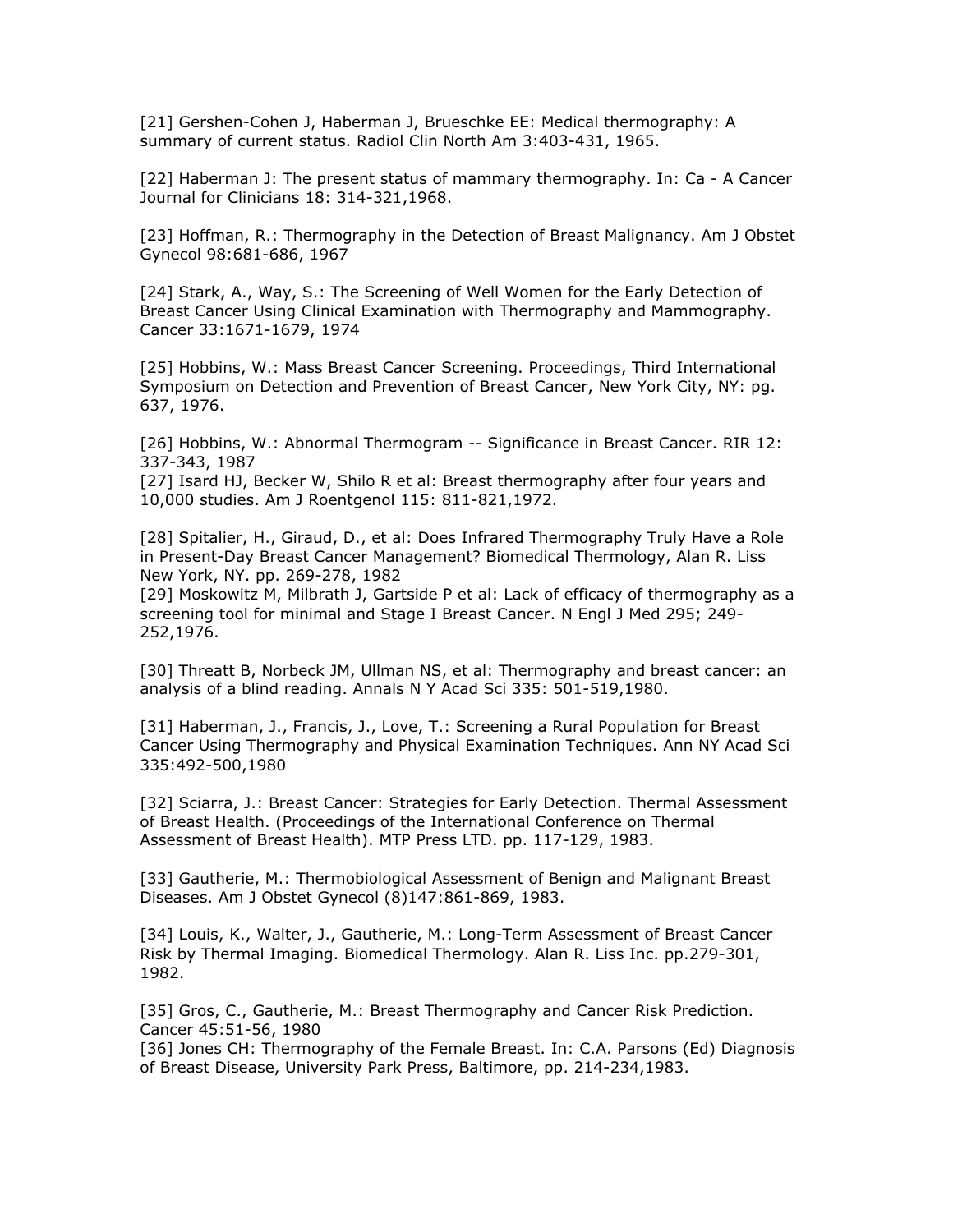[37] Useki H: Evaluation of the thermographic diagnosis of breast disease: relation of thermographic findings and pathologic findings of cancer growth. Nippon Gan Chiryo Gakkai Shi 23: 2687-2695, 1988.

[38] Nyirjesy, I., Ayme, Y., et al: Clinical Evaluation, Mammography, and Thermography in the Diagnosis of Breast Carcinoma. Thermology 1:170-173, 1986

[39] Thomassin, L., Giraud, D. et al: Detection of Subclinical Breast Cancers by Infrared Thermography. Recent Advances in Medical Thermology (Proceedings of the Third International Congress of Thermology), Plenum Press, New York, NY. pp.575- 579, 1984

[40] Gautherie, M., et al: Thermobiological Assessment of Benign and Malignant Breast Diseases. Am J Obstet Gynecol (8)147:861-869, 1983.

[41] Jay, E.; Karpman, H.: Computerized Breast Thermography. Thermal Assessment of Breast Health (Proceedings of an International Conference), MTP Press Ltd., pp.98-109, 1983

[42] Dodd GD: Thermography in Breast Cancer Diagnosis. In: Abstracts for the Seventh National Cancer Conference Proceedings. Los Angeles, Calif., Sept. 27-29, Lippincott Philadelphia, Toronto: pp.267,1972.

[43] Wallace JD: Thermographic examination of the breast: An assessment of its present capabilities. In: Gallagher HS (Ed): Early Breast Cancer: Detection and Treatment. American College of Radiology, Wiley, New York: Wiley, pp. 13-19,1975.

[44] Report of the Working Group to Review the National Cancer Institute Breast Cancer Detection Demonstration Projects. J Natl Cancer Inst 62: 641-709,1979.

[45] Haberman J: An overview of breast thermography in the United States: In: Margaret Abernathy, Sumio Uematsu (Eds): Medical Thermography. American Academy of Thermology, Washington, pp.218-223, 1986.

[46] Amalric, R., Gautherie, M., Hobbins, W., Stark, A.: The Future of Women with an Isolated Abnormal Infrared Thermogram. La Nouvelle Presse Med 10(38):3153- 3159, 1981

[47] Gautherie, M., Gros, C.: Contribution of Infrared Thermography to Early Diagnosis, Pretherapeutic Prognosis, and Post-irradiation Follow-up of Breast Carcinomas. Laboratory of Electroradiology, Faculty of Medicine, Louis Pasteur University, Strasbourg, France, 1976

[48] Hobbins, W.: Significance of an "Isolated" Abnormal Thermogram. La Nouvelle Presse Medicale 10(38):3153-3155, 1981

[49] Hobbins, W.: Thermography, Highest Risk Marker in Breast Cancer. Proceedings of the Gynecological Society for the Study of Breast Disease. pp. 267-282, 1977.

[50] Louis, K., Walter, J., Gautherie, M.: Long-Term Assessment of Breast Cancer Risk by Thermal Imaging. Biomedical Thermology. Alan R. Liss Inc. pp.279-301, 1982.